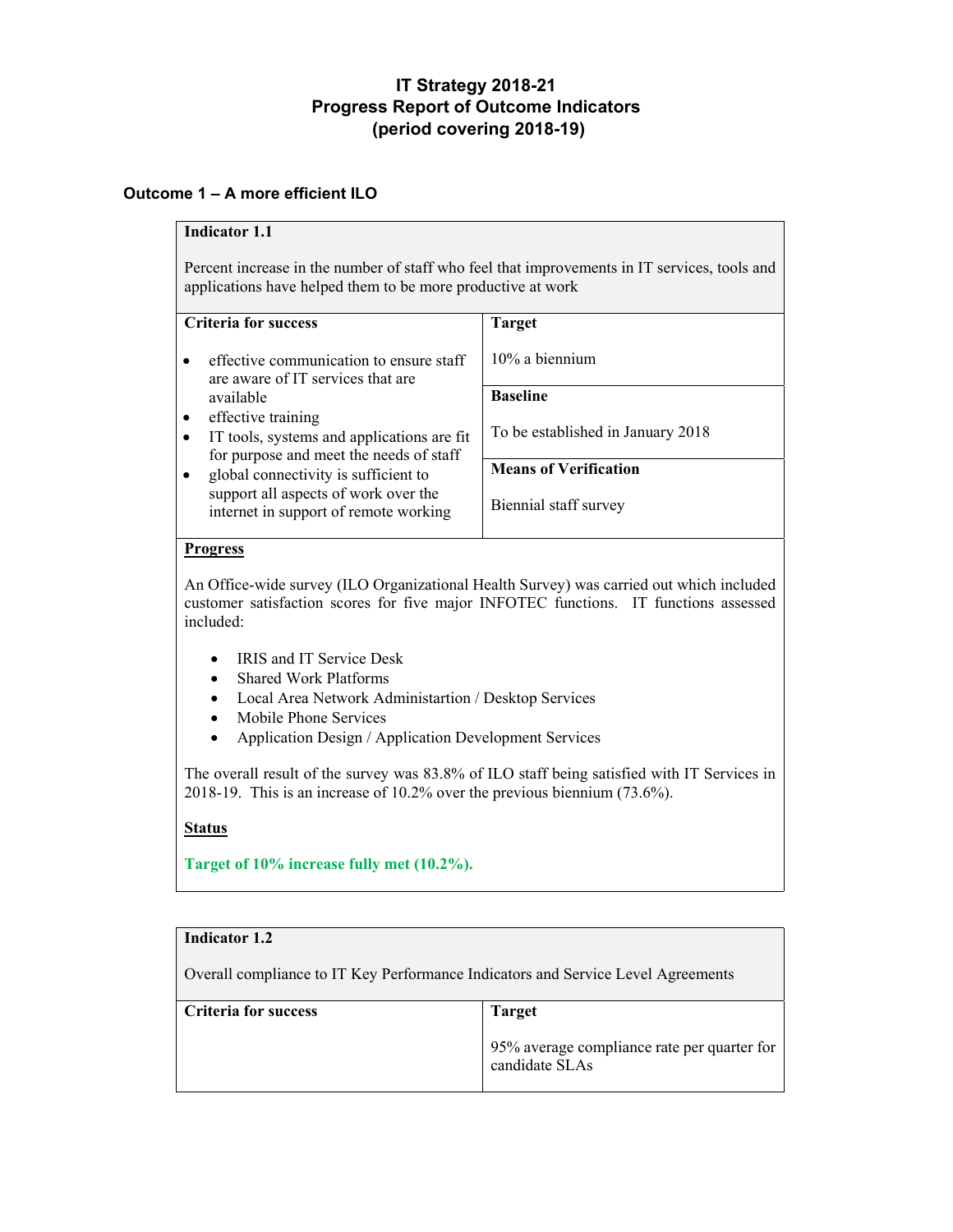| clearly defined and communicated key                                                                  | <b>Baseline</b>                                                                       |
|-------------------------------------------------------------------------------------------------------|---------------------------------------------------------------------------------------|
| performance indicators (KPI) and<br>service level agreements (SLA)                                    | To be established in January 2019                                                     |
| tools are fully implemented to monitor                                                                |                                                                                       |
| KPI and SLA compliance                                                                                | <b>Means of Verification</b>                                                          |
| negotiated and agreed-upon levels of<br>acceptable performance are established<br>with business units | Automated data collection and monitoring<br>of IT infrastructure and support services |

#### **Progress**

Monthly meetings are held with key business units to discuss progress against IT projects, Workplan activities, Service Desk tickets and Departmental priorities and over 30 KPIs and SLAs were established for key IT services and processes during the biennium. The following is a representative sample of 10 candidate KPIs and SLAs baselined in 2019. These can be found on the INFOTEC intranet:

SLA metrics for candidate services:

- 99.99% Email availability
- 99.96% Skype for Business availability
- 99.99% ILOBox availability
- 99.90% Secure Remote Desktop availability
- 100.00% Print Services availability

KPI\* metrics for candidate services:

- 90.24% Inital PMO assessment within 48 hours from the receipt of IT request
- 73.10% Service Desk tickets solved at first level of support
- 72.32% Delivery of technical solutions within original estimates of effort
- 9.10% Number of staff completing ILO Security Awarness Training
- 6.40% Number of staff caught in simulated phishing campaign attacks

\*KPI targets vary. For the 5 candidate services measured and reported, targets were fully met on three of these services in 2019.

## **Status**

**Target of 95% SLA compliance fully met (99.97%).**

| <b>Indicator 1.3</b>                                   |                                                                   |
|--------------------------------------------------------|-------------------------------------------------------------------|
| Percent of approved IT-related projects completed      |                                                                   |
| <b>Criteria for success</b>                            | <b>Target</b>                                                     |
| effective project management<br>timely decision making | 80% per biennium                                                  |
| enforcing strict change control<br>٠                   | <b>Baseline</b>                                                   |
| availability of project resources<br>timely testing    | Number of IT projects approved by the<br>ILO's governance process |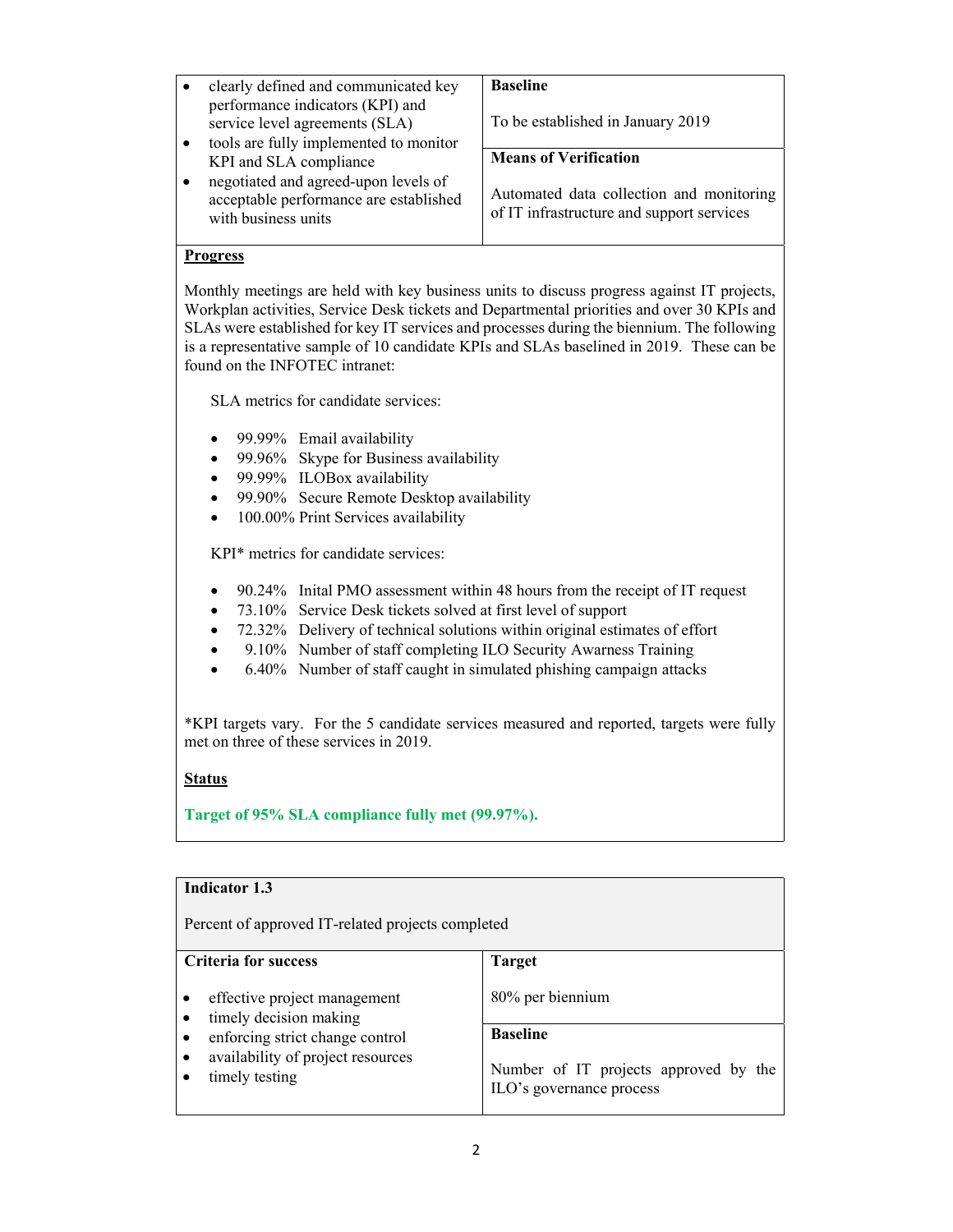| appropriate contingency planning                                                                                                                                      | <b>Means of Verification</b>                                                                               |
|-----------------------------------------------------------------------------------------------------------------------------------------------------------------------|------------------------------------------------------------------------------------------------------------|
|                                                                                                                                                                       | Sign-off from business process owners and<br>migration of solutions into the ILO<br>production environment |
| <b>Progress</b>                                                                                                                                                       |                                                                                                            |
| 240 IT projects were approved by the ILO's IT Governance framework during the 2018-19<br>biennium. Of these 240 projects, 203 (84.6%) were implemented in production. |                                                                                                            |
| <b>Status</b>                                                                                                                                                         |                                                                                                            |
| Target of $80\%$ fully met $(84.6\%)$ .                                                                                                                               |                                                                                                            |

# **Outcome 2 – A more insightful ILO**

| <b>Indicator 2.1</b>                                                                                                                                                                                                                                         |                                                                                                                |
|--------------------------------------------------------------------------------------------------------------------------------------------------------------------------------------------------------------------------------------------------------------|----------------------------------------------------------------------------------------------------------------|
| The quality of critical reference data use at the ILO is improved                                                                                                                                                                                            |                                                                                                                |
| <b>Criteria for success</b>                                                                                                                                                                                                                                  | <b>Target</b>                                                                                                  |
| relevance of the metric to improved<br>business performance<br>determining and prioritizing which<br>critical data has the most impact on<br>administrative and operational activities<br>defining the rules to verify the quality of<br>the underlying data | 20% reduction in targeted critical reference<br>data anomalies (e.g. accuracy, completeness,<br>etc.) per year |
|                                                                                                                                                                                                                                                              | <b>Baseline</b>                                                                                                |
|                                                                                                                                                                                                                                                              | Identification of targeted critical reference<br>data anomalies as of January 2018                             |
|                                                                                                                                                                                                                                                              | <b>Means of Verification</b>                                                                                   |
|                                                                                                                                                                                                                                                              | Yearly reporting on the number of targeted<br>critical reference data anomalies                                |
| <b>Progress</b>                                                                                                                                                                                                                                              |                                                                                                                |
| Tracking of critical reference data (organization units, people, suppliers) resulted in a 24%<br>decrease in data anomalies betwee 2018 and 2019.                                                                                                            |                                                                                                                |
| <b>Status</b>                                                                                                                                                                                                                                                |                                                                                                                |
| Target of $20\%$ fully met $(24\%)$ .                                                                                                                                                                                                                        |                                                                                                                |

# **Indicator 2.2**

Increased use of delivered web portals and dashboards for staff and constituents

| <b>Criteria for success</b> | <b>Target</b>         |
|-----------------------------|-----------------------|
|                             | $15\%$ year-over-year |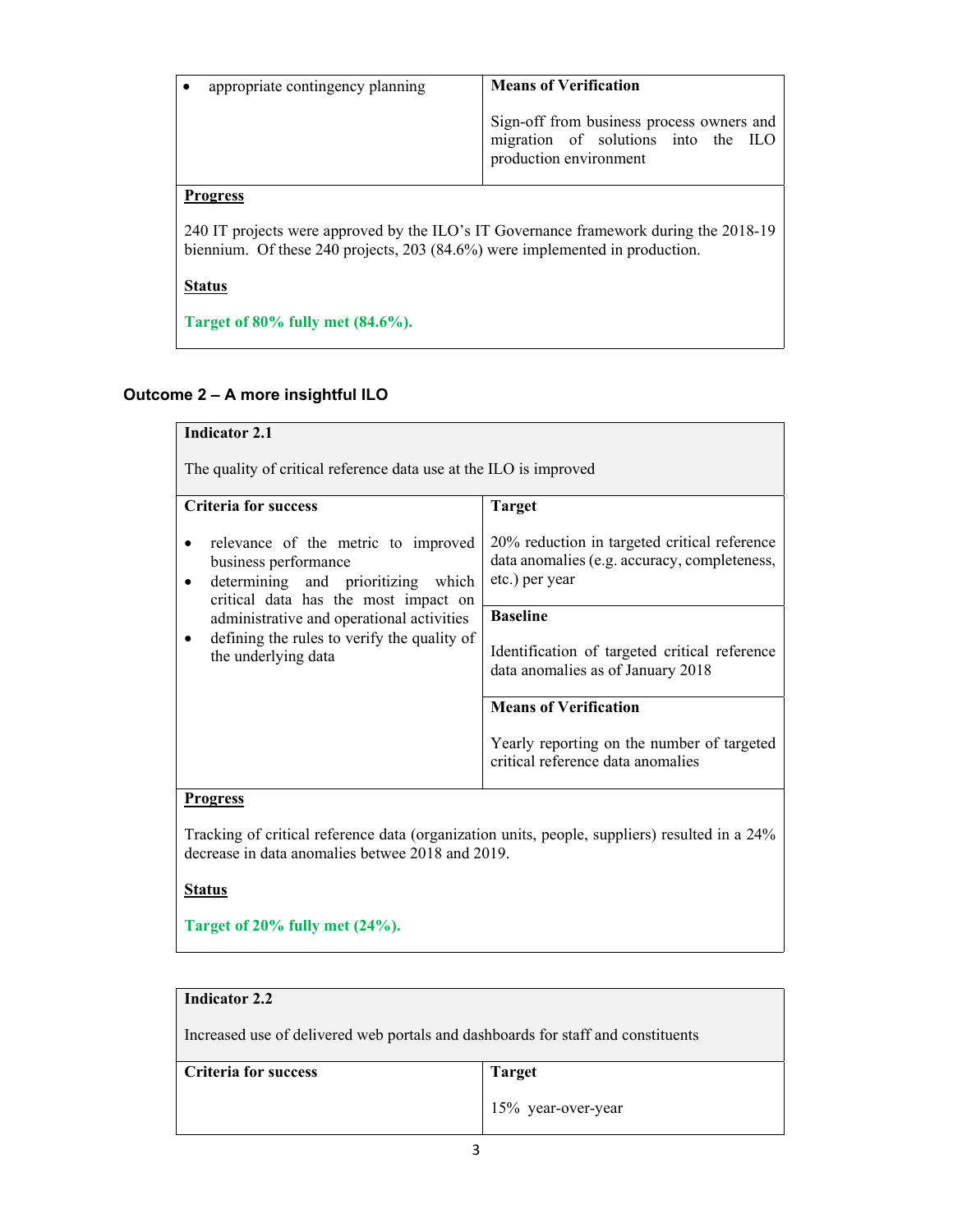| <b>Baseline</b>                                                                                                           |
|---------------------------------------------------------------------------------------------------------------------------|
| To be established in January 2018                                                                                         |
| <b>Means of Verification</b>                                                                                              |
|                                                                                                                           |
| Yearly assessment of web portal activity ( <i>i.e.</i><br>page hits, time on website, number of return<br>visitors, etc.) |
|                                                                                                                           |

## **Progress**

Key Dashboards were delivered during the 2018-19 biennium in the areas of travel, leave, evaluations, programme implementation, projects and resource tracking. Several web portals were also implemented including Alliance 8.7, Equal Pay International Coalition (EPIC), Decent Jobs for Youth, Future of Work, Global Business and Disability Network and websites to support the ILO Centenary. In addition, the front page of the ILO intranet was revamped and over 20 Departmental/Office websites were migrated to SharePoint.

Data analytics captured against delivered dashboards and websites showed a 28.7% increase in use from 2018 to 2019.

#### **Status**

**Target of 15% increase fully met (28.7%).**

#### **Indicator 2.3**

Percent decrease in the number of documents being stored in physical archives

#### **Criteria for success**

- drafting an effective data handling and use policy
- implementation of effective retention and disposal policies
- implementing an ERMS system
- ensuring effective change management and training delivery
- simplifying and automating the creation of electronic records from existing digital content (emails, publications, project documents, etc.)

10% per year

#### **Baseline**

To be established in January 2018

## **Means of Verification**

Yearly report on the number of physical archives created.

#### **Progress**

The Building Renovation Project (BPR) Wave 3 necessitated the removal of thousands of physical documents from individual offices in 2019. Due to other priorities, funding was not approved or allocated to implement an electronic records management system (ERMS) at the ILO during the first biennium of the 4-year IT Strategy period. In this context, the management and archiving of ILO documents continued manually. The impact of the BPR in conjunction with lack of an ERMS resulted in a 5.6% increase of in documents having to be stored in the physical archives in 2019. The backlog of historical ILO documents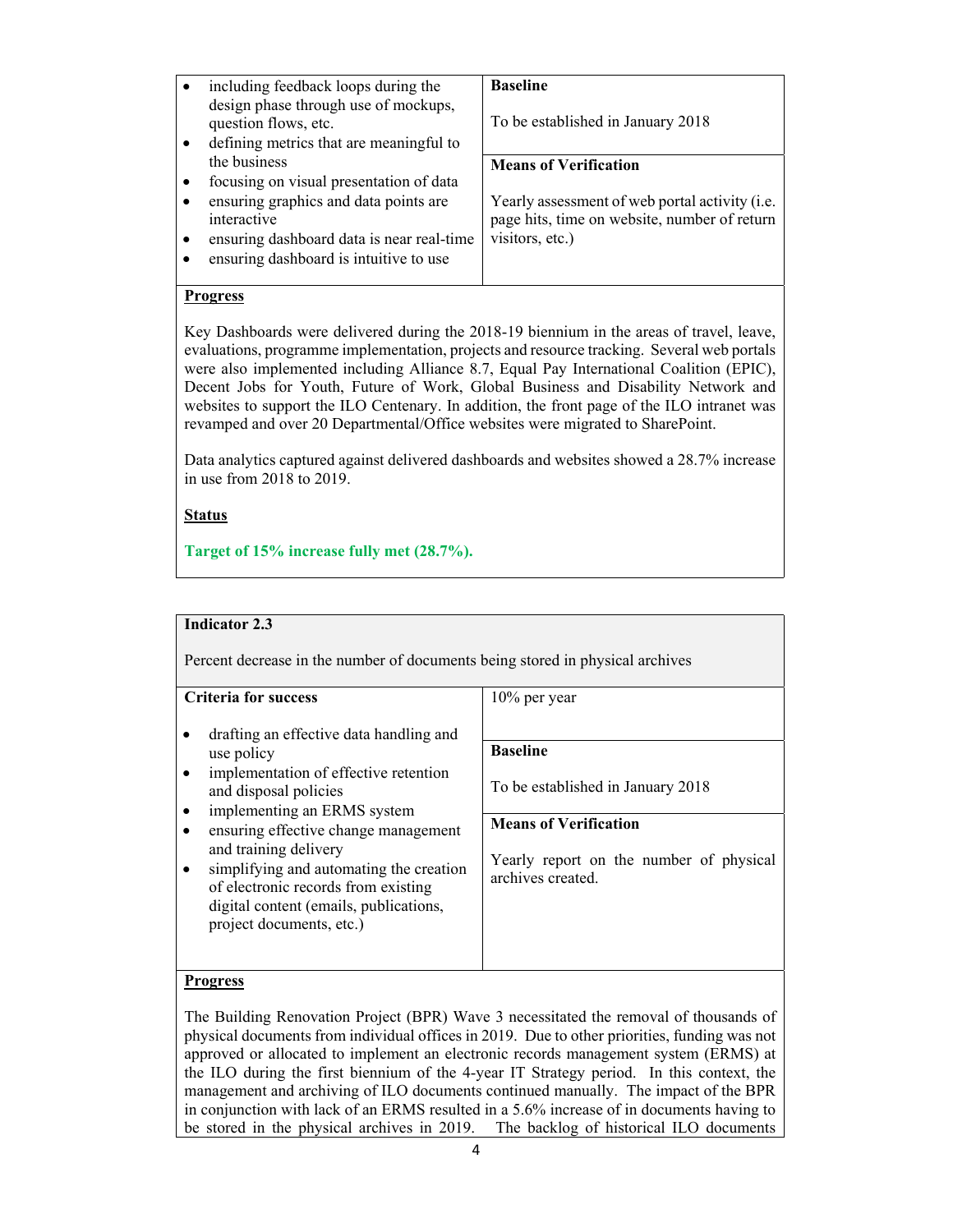remaining to be physically archived continued to increase. This backlog amounts to 38.8% of all ILO historcal documents. Without and ERMS, current staffing levels are insufficient to keep pace with the increase in documents requiring physical archiving.

### **Status**

**Target of 10% reduction not met (5.6% increase).**

## **Outcome 3 – A more collaborative ILO**

| <b>Indicator 3.1</b>                                                                                        |                                                                                                                         |  |
|-------------------------------------------------------------------------------------------------------------|-------------------------------------------------------------------------------------------------------------------------|--|
| Increase in percent of staff using team sites to collaborate on specific deliverables on a<br>monthly basis |                                                                                                                         |  |
| <b>Criteria for success</b><br><b>Target</b>                                                                |                                                                                                                         |  |
| ensuring each team site has an ILO staff<br>member assigned as a facilitator                                | $10\%$ a year                                                                                                           |  |
| ongoing support and training for team<br>$\bullet$                                                          | <b>Baseline</b>                                                                                                         |  |
| site facilitators<br>senior management commitment and<br>$\bullet$<br>contribution to the site              | To be established in January 2018                                                                                       |  |
| applying lessons learned to improve                                                                         | <b>Means of Verification</b>                                                                                            |  |
| future sites                                                                                                | Yearly report on the number of individuals<br>who have contributed content to selected<br>team sites on a monthly basis |  |
| Progress                                                                                                    |                                                                                                                         |  |

During the 2018-19 biennium, 30 collaboration sites were implemented to support Departments/Offices and various projects. The number of individuals who contributed content to these increased by 13.8% from 2018 to 2019 with PARDEV being the largest team site in terms of content volume.

## **Status**

**Target of 10% fully met (13.8%).**

#### **Indicator 3.2** Percent increase in use of targeted areas of ILO public website **Criteria for success**  • identifying the target audience and tailoring the site to their needs identifying target areas of the ILO public website to measure ensuring the site is simple, clean and visually appealing **Target**  10% a year. **Baseline**  To be established when new ILO public website is implemented